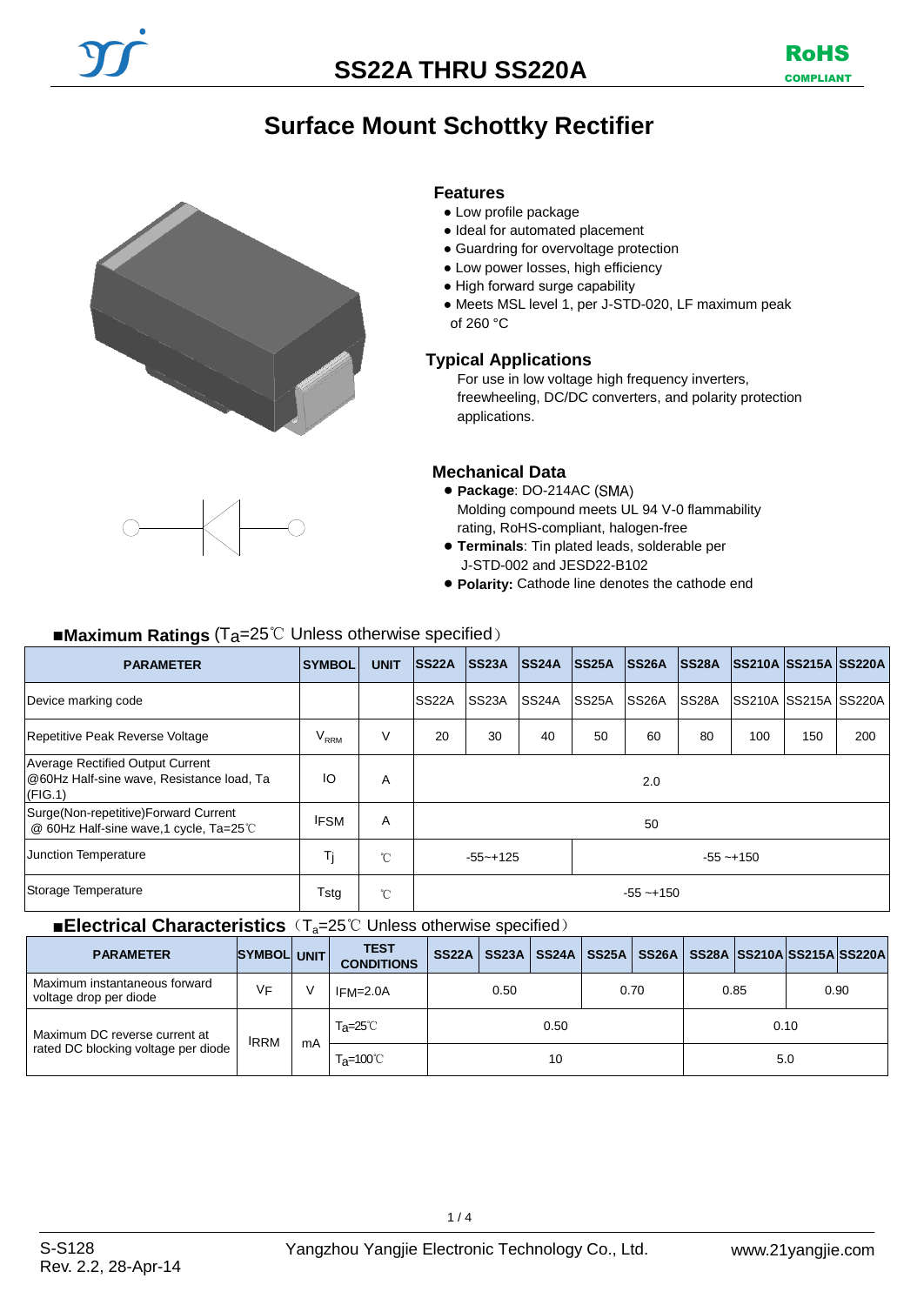

# **SS22A THRU SS220A**

#### ■**Thermal Characteristics** (T<sub>a</sub>=25℃ Unless otherwise specified)

| <b>PARAMETER</b>          | <b>SYMBOL</b>    | <b>UNIT</b>  | SS <sub>22</sub> A | <b>SS23A</b> | <b>SS24A</b> | <b>SS25A</b> | SS26A |  | SS28A   SS210A   SS215A   SS220A |  |  |  |
|---------------------------|------------------|--------------|--------------------|--------------|--------------|--------------|-------|--|----------------------------------|--|--|--|
|                           | $R\theta J-A(1)$ | $\degree$ CM | 75                 |              |              |              |       |  |                                  |  |  |  |
| <b>Thermal Resistance</b> | $R\theta$ J-L(1) |              | 17                 |              |              |              |       |  |                                  |  |  |  |

Note

(1) Thermal resistance from junction to ambient and from junction to lead mounted on P.C.B. with 0.2" x 0.2" (5.0 mm x 5.0 mm) copper pad areas

## ■ **Characteristics (Typical)**

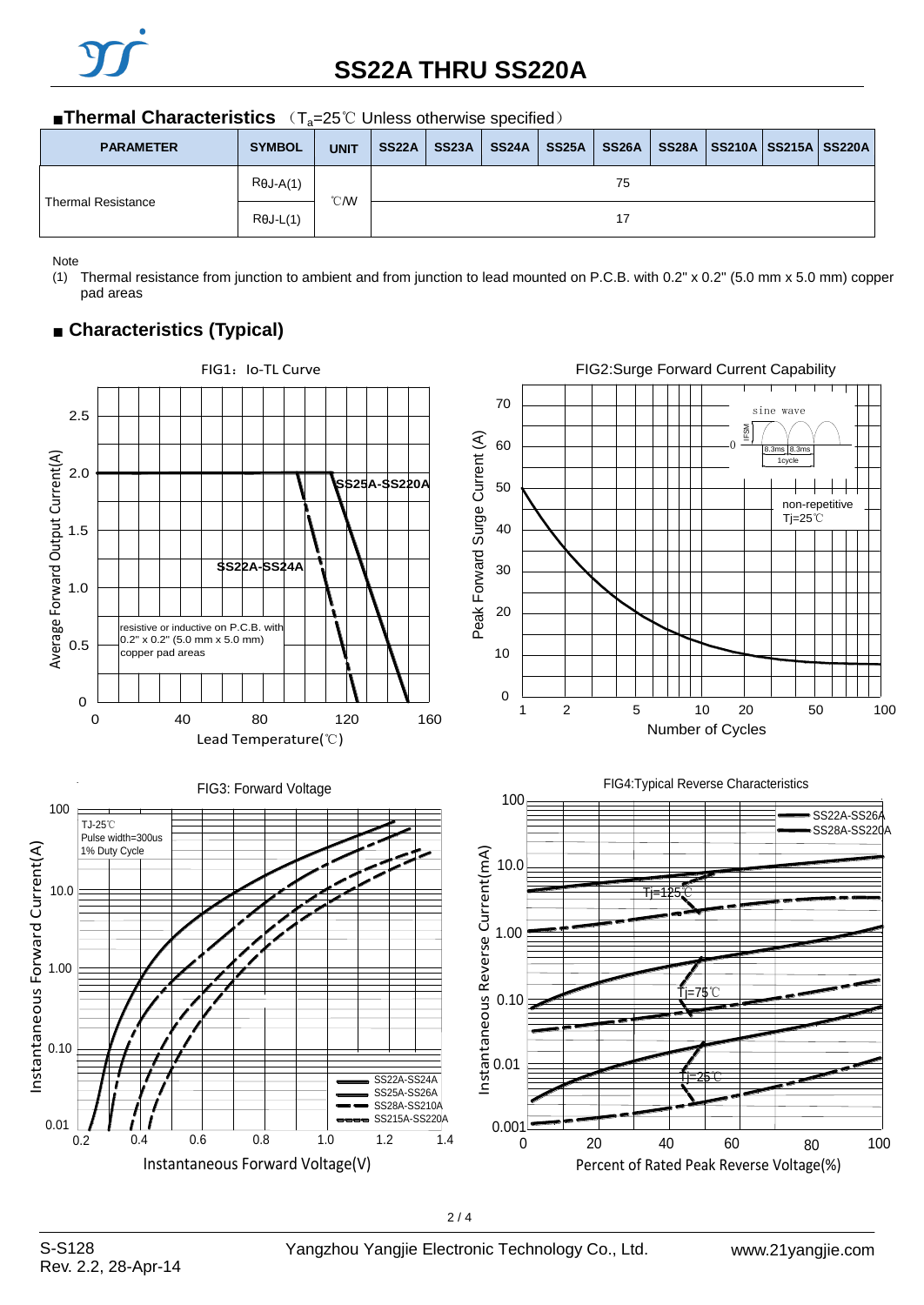## ■**Ordering Information (Example)**

| <b>PREFERED</b><br>P/N | <b>PACKAGE</b><br><b>CODE</b> | <b>UNIT WEIGHT(g)</b> | <b>MINIMUM</b><br><b>PACKAGE(pcs)</b> | <b>INNER BOX</b><br><b>QUANTITY(pcs)</b> | <b>OUTER CARTON</b><br><b>QUANTITY(pcs)</b> | <b>DELIVERY MODE</b> |
|------------------------|-------------------------------|-----------------------|---------------------------------------|------------------------------------------|---------------------------------------------|----------------------|
| SS22A-SS220A           | F <sub>1</sub>                | Approximate 0.059     | 5000                                  | 10000                                    | 80000                                       | $13"$ reel           |
| SS22A-SS220A           | F <sub>2</sub>                | Approximate 0.059     | 7500                                  | 15000                                    | 120000                                      | $13"$ reel           |
| SS22A-SS220A           | F <sub>3</sub>                | Approximate 0.059     | 7500                                  | 15000                                    | 60000                                       | 13" reel             |
| SS22A-SS220A           | F <sub>4</sub>                | Approximate 0.059     | 1800                                  | 7200                                     | 57600                                       | 7" reel              |
| SS22A-SS220A           | F <sub>5</sub>                | Approximate 0.059     | 2000                                  | 8000                                     | 64000                                       | 7" reel              |
| SS22A-SS220A           | F <sub>6</sub>                | Approximate 0.059     | 5000                                  | 10000                                    | 100000                                      | $13"$ reel           |

## ■ **Outline Dimensions**



| DO-214AC(SMA) |      |      |  |  |  |  |
|---------------|------|------|--|--|--|--|
| Dim           | Min  | Max  |  |  |  |  |
| Α             | 1.25 | 1.58 |  |  |  |  |
| B             | 2.40 | 2.83 |  |  |  |  |
| C             | 4.25 | 4.75 |  |  |  |  |
| D             | 1.90 | 2.30 |  |  |  |  |
| E             | 4.93 | 5.28 |  |  |  |  |
| F             | 0.76 | 1.41 |  |  |  |  |
| G             | 0.08 | 0.20 |  |  |  |  |
| н             | 0.15 | 0.31 |  |  |  |  |

## **■ Suggested Pad Layout**



| DO-214AC(SMA) |                    |  |  |  |  |
|---------------|--------------------|--|--|--|--|
| Dim           | <b>Millimeters</b> |  |  |  |  |
| P1            | 4.00               |  |  |  |  |
| P2            | 1.50               |  |  |  |  |
| P3            | 6.50               |  |  |  |  |
| Q1            | 2.50               |  |  |  |  |
| 02            | 1.70               |  |  |  |  |

3 / 4